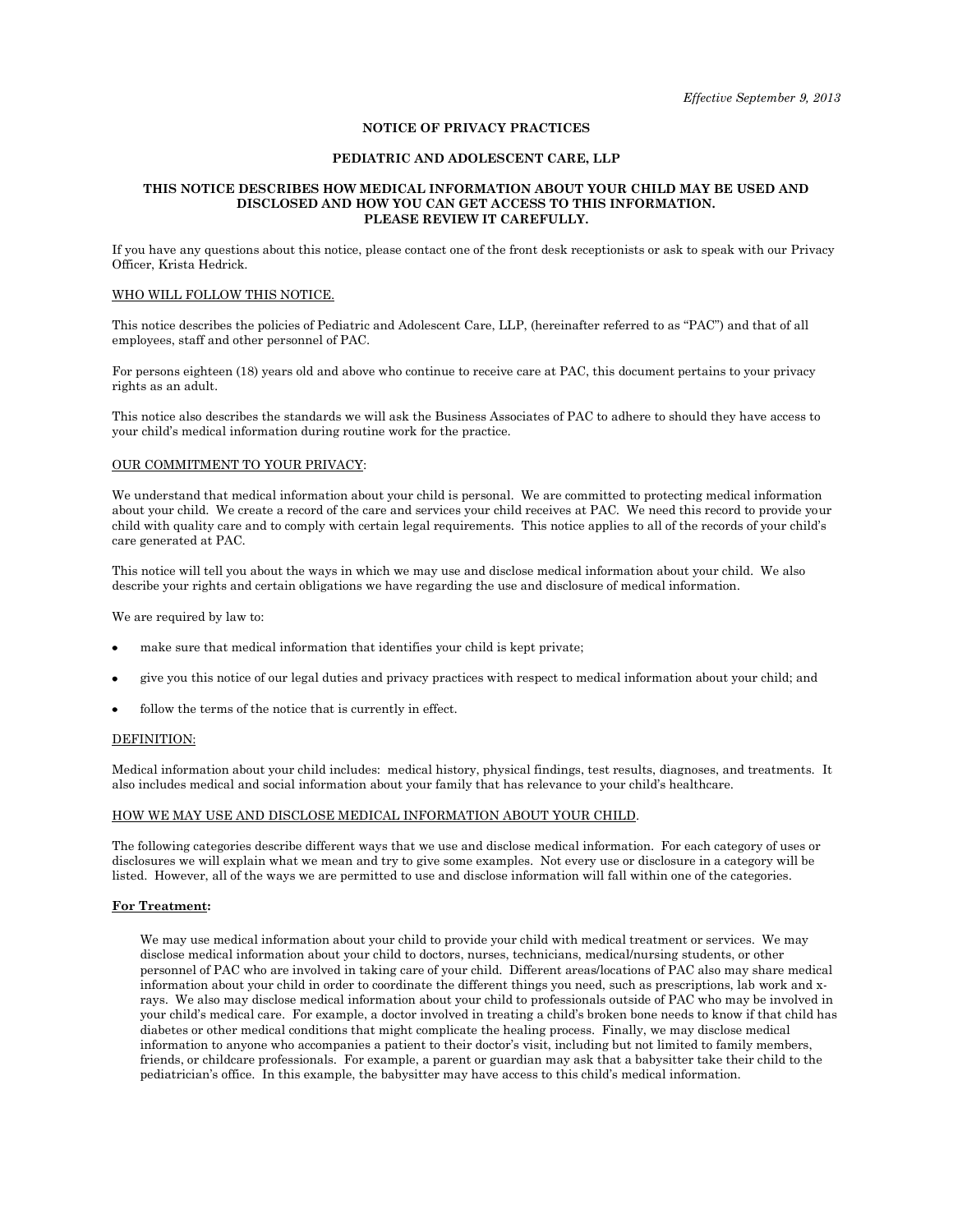#### **For Payment:**

We may use and disclose medical information about your child so that the treatment and services you receive at PAC may be billed to and payment may be collected from you, an insurance company or a third party. For example, we may need to give your health plan information about a procedure your child received at PAC so your health plan will pay us or reimburse you for the procedure. We may also tell your health plan about a treatment your child is going to receive to obtain prior approval or to determine whether your plan will cover the treatment.

#### **For Health Care Operations:**

We may use and disclose medical information about your child in order to operate our business. As examples of the ways in which we may use and disclose your child's health information for our operations, our practice may use medical information to evaluate the quality of care received as PAC, or to conduct cost-management and business planning activities for our practice.

### **Methods of Communication:**

It is our practice to confirm appointments and report normal/negative laboratory results by telephone. Therefore, we may use and disclose medical information to contact you as a reminder that your child has an appointment at PAC. Furthermore, we may use and disclose medical information when reporting laboratory results that are negative or considered to be within normal limits. It is our practice to leave messages on an answering device (answering machine, voice mail, etc.) if we are unable to reach you by telephone.

In some instances, a request will be made to transmit a child's personal health information via facsimile ("fax") or electronic mail ("email"). It should be noted that neither of these methods of communication are preferred since they are not as secure as other methods of communication. Every effort will be made to verify the intended recipient, confirm receipt, and emphasize that the child's personal health information is confidential.

#### **Treatment Alternatives:**

We may use and disclose medical information to tell you about possible treatment options or alternatives that may be of interest to you.

# **Health-Related Benefits and Services:**

We may use and disclose medical information to tell you about health-related benefits or services that may be of interest to you.

# **Individuals Involved in Your Child's Care or Payment for Your Child's Care:**

We may release medical information about your child to a friend or family member who is clearly involved in your child's medical care. We may also give information to someone who helps pay for your child's care.

### **Research:**

Under certain circumstances, we may use and disclose medical information about your child for research purposes. For example, a research project may involve comparing the health and recovery of all patients who received a medication to those who were treated prior to the availability of that medication. All research projects, however, are subject to a special approval process. This process evaluates a proposed research project and its use of medical information, trying to balance the research needs with patients' need for privacy of their medical information. Before we use or disclose medical information for research, the project will have been approved through this research approval process. We may, however, disclose medical information about your child to people *preparing* to conduct a research project; for example, to help them look for patients with specific medical needs, so long as the medical information they review does not leave PAC. We will always require that a researcher sign a pledge (a legal commitment) to honor the confidential nature of your child's medical information. The researcher must satisfy the following requirements: the use or disclosure involves no more than a minimal risk to your child's privacy based on (1) an adequate plan to protect the identifiers from improper use and disclosure, (2) an adequate plan to destroy the identifiers at the earliest opportunity consistent with the research (unless there is a health or research justification for retaining the identifiers or such retention is otherwise required by law), and (3) adequate written assurance that the protected medical information will not be re-used or disclosed to any other person or entity (except as required by law) for authorized oversight of the research study, and for other research for which the use or disclosure would otherwise be permitted.

#### **As Required By Law:**

We will disclose medical information about your child when required to do so by federal, state or local law.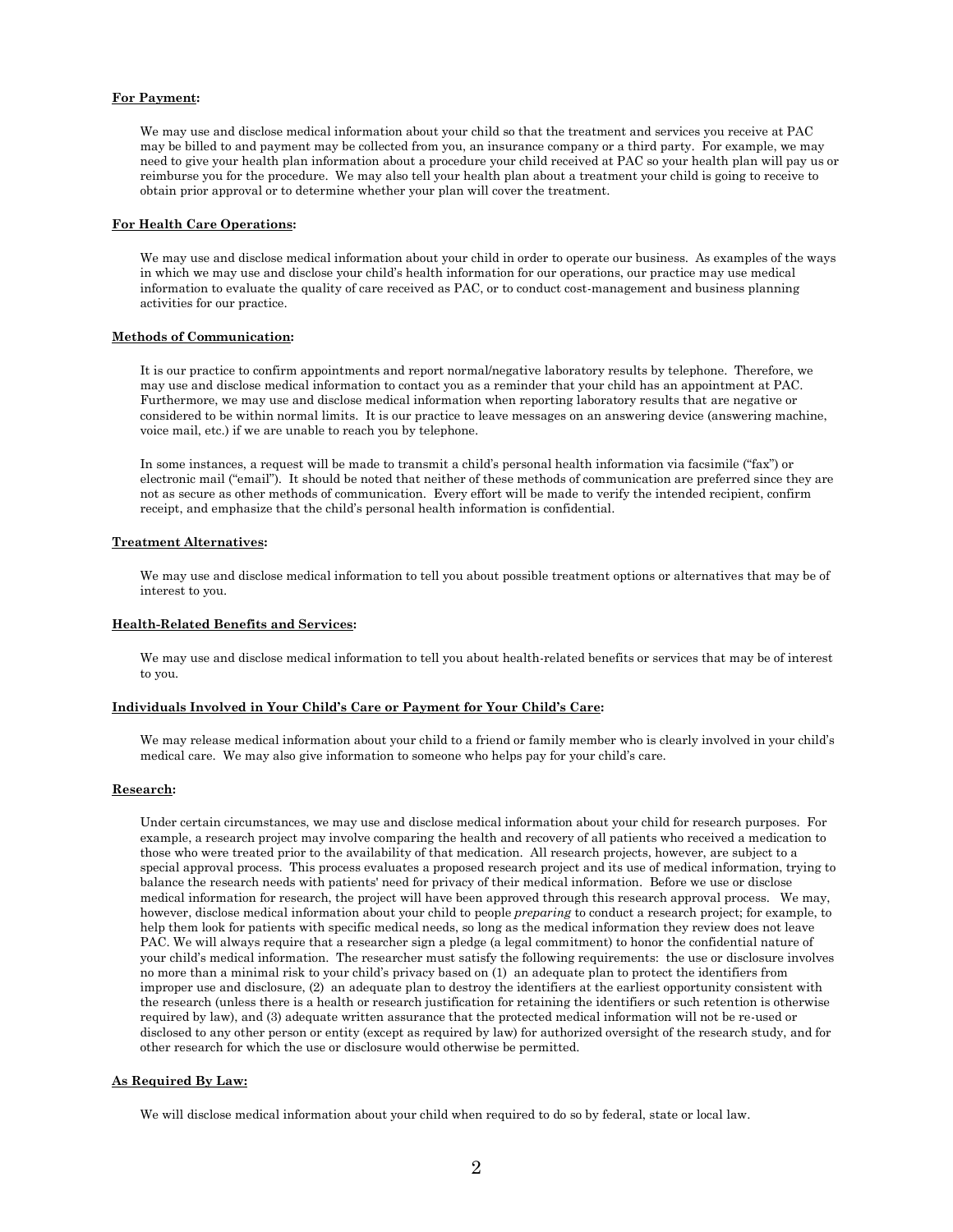#### **To Avert a Serious Threat to Health or Safety:**

We may use and disclose medical information about your child when necessary to prevent a serious threat to your child's health and safety or the health and safety of the public or another person. Any disclosure, however, would only be to someone able to help prevent the threat.

### SPECIAL SITUATIONS

### **Organ and Tissue Donation:**

If your child is an organ donor, we may release medical information to organizations that handle organ procurement or organ, eye or tissue transplantation or to an organ donation bank, as necessary to facilitate organ or tissue donation and transplantation.

#### **Military and Veterans:**

If you are a member of the armed forces, we may release medical information about your child as required by military command authorities. We may also release medical information about foreign military personnel to the appropriate foreign military authority.

# **Public Health Risks:**

We may disclose medical information about your child for public health activities. These activities generally include the following:

- $\bullet$ to prevent or control disease, injury or disability;
- to report births and deaths;
- $\bullet$ to report child abuse or neglect;
- to report reactions to medications or problems with products;
- to notify people of recalls of products they may be using;
- to notify a person who may have been exposed to a disease or may be at risk for contracting or spreading a disease or condition;
- to notify the appropriate government authority if we suspect a patient has been the victim of abuse, neglect or domestic violence. We will make this disclosure as required by law.

#### **Health Oversight Activities:**

We may disclose medical information to a health oversight agency for activities authorized by law. These oversight activities include, for example, audits, investigations, inspections, and licensure. These activities are necessary for the government to monitor the health care system, government programs, and compliance with civil rights laws.

#### **Lawsuits and Disputes:**

If you or your child is involved in a lawsuit or a dispute, we may disclose medical information about your child in response to a court or administrative order. We may also disclose medical information about your child in response to a subpoena, discovery request, or other lawful process by someone else involved in the dispute, but only if efforts have been made to tell you about the request or to obtain an order protecting the information requested.

### **Law Enforcement:**

We may release medical information if asked to do so by a law enforcement official:

- In response to a court order, subpoena, warrant, summons or similar process;
- To identify or locate a suspect, fugitive, material witness, or missing person;
- About the victim of a crime if, under certain limited circumstances, we are unable to obtain the person's agreement;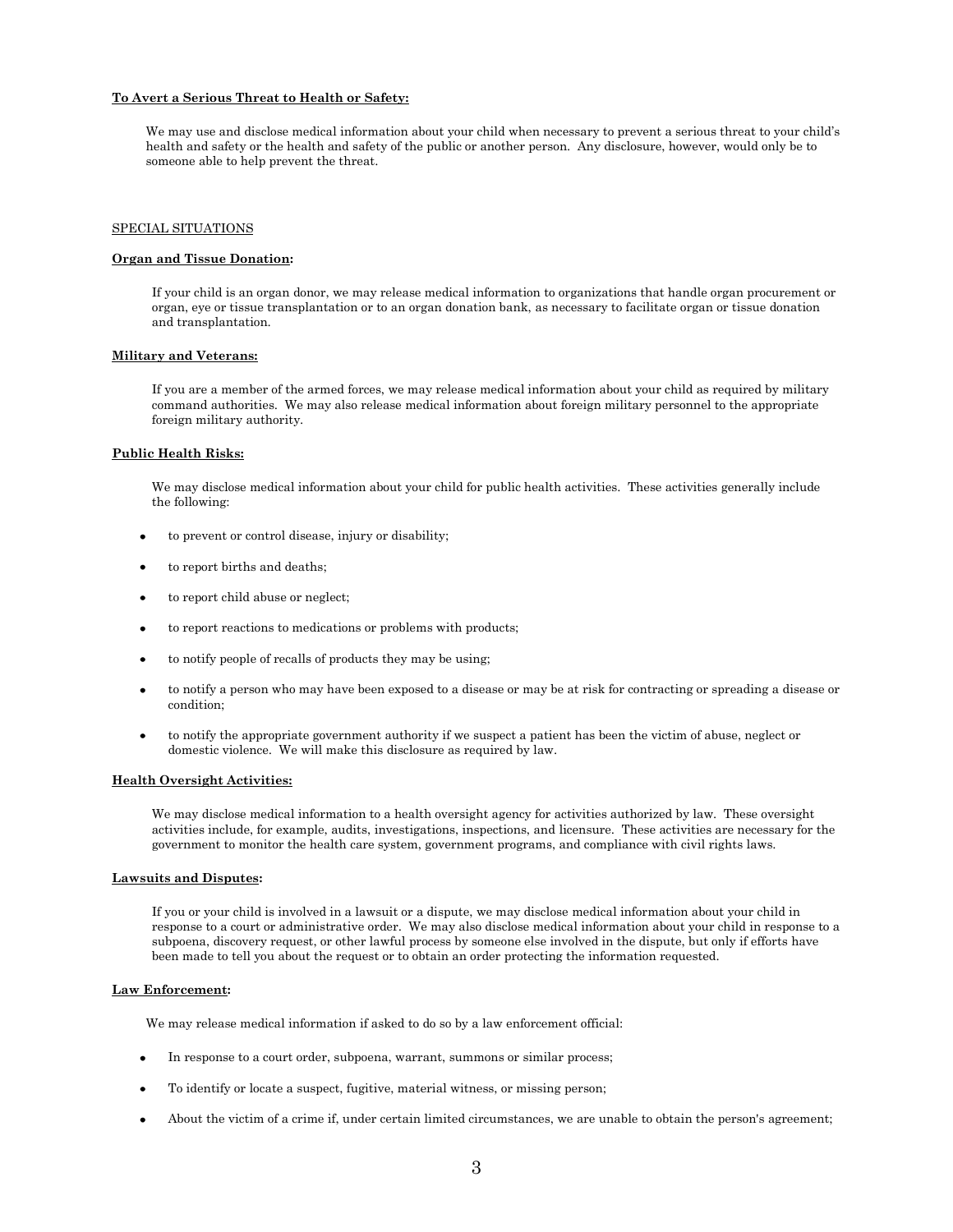- About a death we believe may be the result of criminal conduct;
- About criminal conduct involving our practice; and
- In emergency circumstances to report a crime; the location of the crime or victims; or the identity, description or location of the person who committed the crime.

#### **Coroners, Medical Examiners and Funeral Directors:**

We may release medical information to a coroner or medical examiner. This may be necessary, for example, to identify a deceased person or determine the cause of death.

### **National Security and Intelligence Activities:**

We may release medical information about your child to authorized federal officials for intelligence, counterintelligence, and other national security activities authorized by law.

### **Protective Services for the President and Others:**

We may disclose medical information about your child to authorized federal officials so they may provide protection to the President, other authorized persons or foreign heads of state or conduct special investigations.

# **Inmates:**

If your child is an inmate of a correctional institution or under the custody of a law enforcement official, we may release medical information about your child to the correctional institution or law enforcement official. This release would be necessary (1) for the institution to provide your child with health care; (2) to protect your child's health and safety or the health and safety of others; or (3) for the safety and security of the correctional institution.

**Certain protected information requires an authorization before any information can be released. They include: psychotherapy notes, any information used for marketing purposes, and the sale of PAC's patient information. We will contact you if any of these circumstances arise.**

### **YOUR RIGHTS REGARDING MEDICAL INFORMATION ABOUT YOUR CHILD:**

You have the following rights regarding medical information we maintain about your child:

### **Right to Inspect and Copy:**

You have the right to inspect and copy medical information that may be used to make decisions about your child's care. Usually, this includes medical and billing records, but does not include psychotherapy notes or notes made as a result of a confidential visit by an adolescent if 1) you have approved this confidential visit, or 2) the law otherwise protects the confidentiality of this visit.

To inspect and copy medical information that may be used to make decisions about your child, you must submit your request in writing to PAC, Attention: Medical Records. If you request a copy of the information, we may charge a fee for the costs of copying, mailing or other supplies associated with your request. (By statute in Oklahoma we may charge you \$0.25 per page for copies, plus our postage costs.)

We may deny your request to inspect and copy in certain very limited circumstances. If you are denied access to medical information, you may request that the denial be reviewed. Another licensed health care professional chosen by PAC will review your request and the denial. The person conducting the review will not be the person who denied your request. We will comply with the outcome of the review.

#### **Right to Amend:**

If you feel that medical information we have about your child is incorrect or incomplete, you may ask us to amend the information. You have the right to request an amendment for as long as the information is kept by or for PAC.

To request an amendment, your request must be made in writing and submitted to PAC, Attention: Privacy Officer. In addition, you must provide a reason that supports your request.

We may deny your request for an amendment if it is not in writing or does not include a reason to support the request. In addition, we may deny your request if you ask us to amend information that: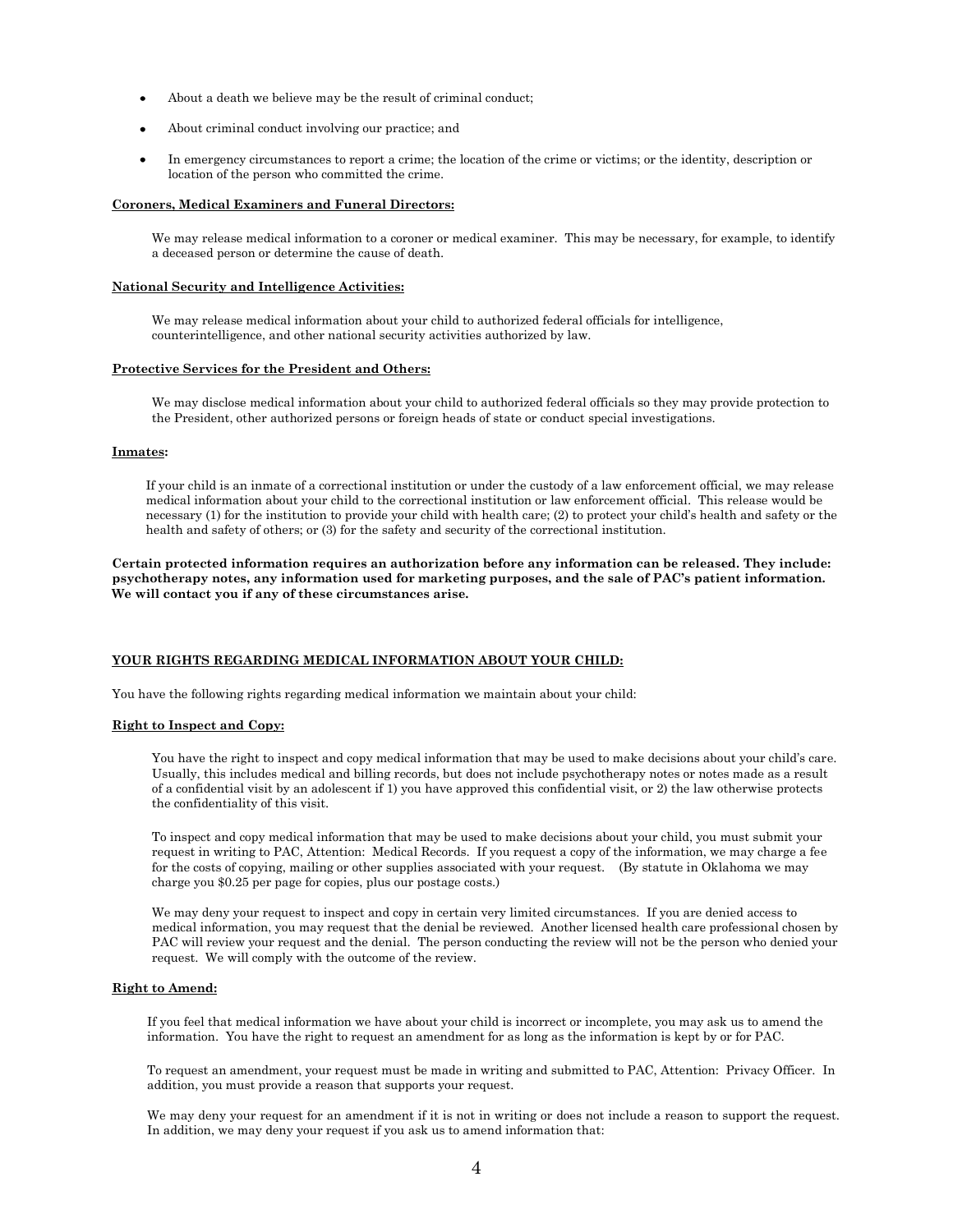- Was not created by us, unless the person or entity that created the information is no longer available to make the amendment;
- Is not part of the medical information kept by or for PAC;
- Is not part of the information which you would be permitted to inspect and copy; or  $\bullet$
- Is without question accurate and complete.

### **Right to an Accounting of Disclosures:**

You have the right to request an "accounting of disclosures." This is a list of the disclosures we made of medical information about your child. Exception: disclosures to individuals made as part of treatment, payment, or healthcare operations activities above are not tracked (every physician, therapist, and/or nurse, etc. involved with your child's care) and, therefore, will not be included in the accounting of disclosures provided to you. To request this list or accounting of disclosures, you must submit your request in writing to PAC, Attention: Privacy Officer. Your request must state a time period which may not be longer than six years and may not include dates before April 14, 2003. The first list you request within a 12-month period will be free. For additional lists, we may charge you for the costs of providing the list. We will notify you of the cost involved and you may choose to withdraw or modify your request at that time before any costs are incurred.

# **Right to Request Restrictions:**

You have the right to request a restriction or limitation on the medical information we use or disclose about your child for treatment, payment or health care operations. You also have the right to request a limit on the medical information we disclose about your child to someone who is involved in your care or the payment for your child's care, like a family member or friend. For example, you could ask that we not use or disclose information about a surgery your child had to a specific family member. You have the right to request any services rendered and are paid in full, out-of-pocket, to be restricted from disclosure to insurance companies.

*We are not required to agree to your request***.** If we do agree, we will comply with your request unless the information is needed to provide emergency treatment to your child.

To request restrictions, you must make your request in writing to PAC, Attention: Privacy Officer. In your request, you must tell us (1) what information you want to limit; (2) whether you want to limit our use, disclosure or both; and (3) to whom you want the limits to apply, for example: disclosures to a grandparent; disclosures to Blue Cross Blue Shield.

### **Right to Request Confidential Communications:**

You have the right to request that we communicate with you about medical matters in a certain way or at a certain location. For example, you can ask that we only contact you at work or by mail.

To request confidential communications, you must make your request in writing to PAC, Attention: Privacy Officer. You are not required to state the reason for your request. We will accommodate all reasonable requests. Your request must specify how or where you wish to be contacted.

### **Right to Refuse Fundraising Materials:**

You have the right to request that we do not send you information regarding fundraising events put on or sponsored by PAC.

To opt out of receiving fundraising communications, you must make your request in writing to PAC, Attention: Privacy Officer. You are not required to state the reason for your request.

### **Right to a Paper Copy of This Notice:**

You have the right to a paper copy of this notice. You may ask us to give you a copy of this notice at any time.

You may obtain an electronic copy of this notice at our website, www.pediatric-adolescent-care.com

To obtain a paper copy of this notice, ask one of the front desk receptionists or the Privacy Officer for this practice.